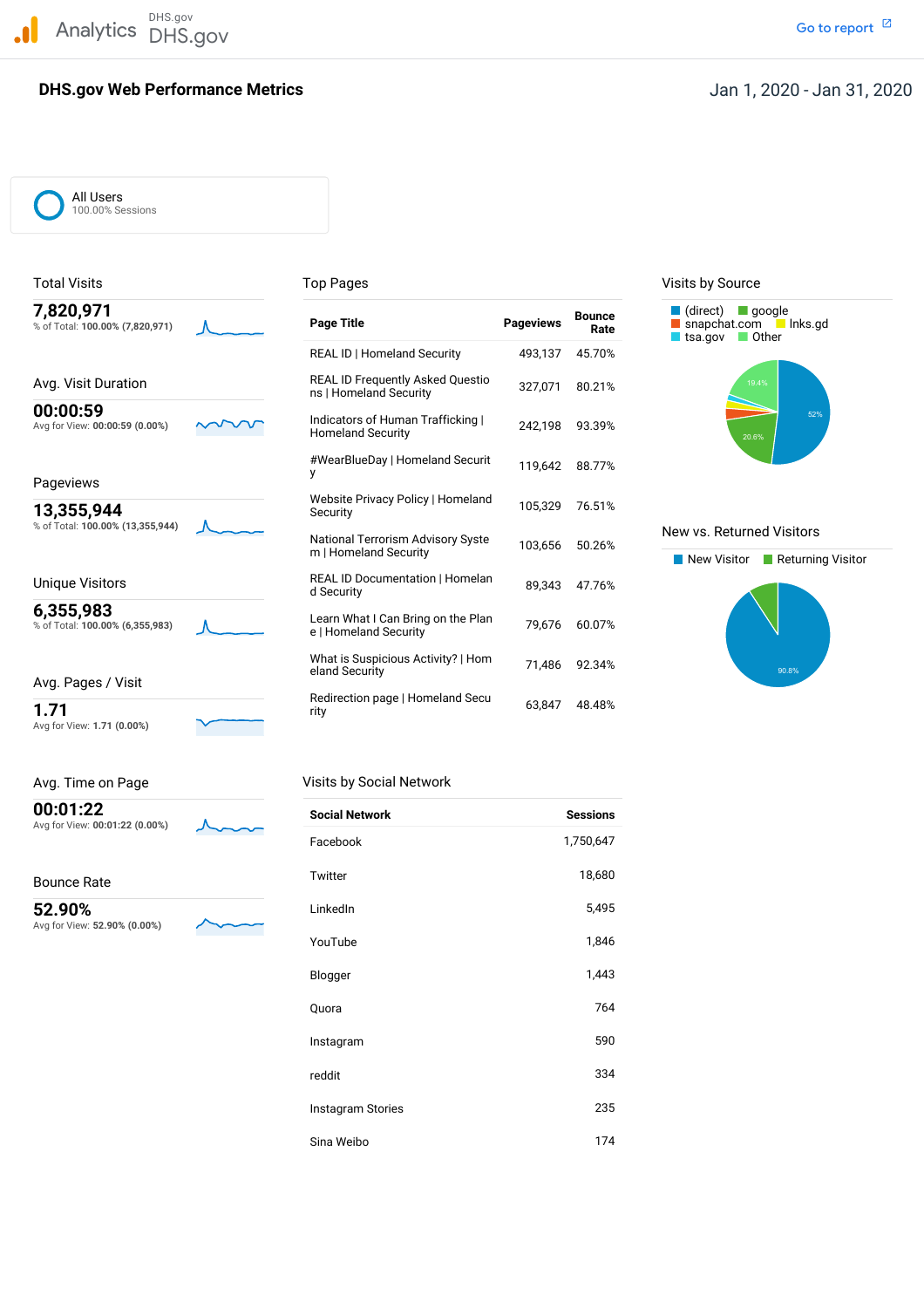

## **DHS.gov Search Performance Metrics**

All Users 100.00% Sessions



| 7,820,971<br>% of Total: 100.00% (7,820,971) |     | <b>Search Term</b>                  | <b>Total Unique</b><br><b>Searches</b> | Organic<br><b>Searches</b> | New Visitor<br>Returning Visitor |
|----------------------------------------------|-----|-------------------------------------|----------------------------------------|----------------------------|----------------------------------|
|                                              |     | global entry                        | 1,142                                  | 0                          |                                  |
| <b>Total Internal Searches</b>               |     | real id                             | 925                                    | 0                          |                                  |
| 84,776<br>% of Total: 100.00% (84,776)       | NVV | global entry applicatio             | 748                                    | 0                          | 90.8%                            |
|                                              |     | careers                             | 689                                    | 0                          |                                  |
| <b>Total External Searches (Google)</b>      |     | global entry applicatio<br>n status | 669                                    | 0                          |                                  |
| 1,086,840                                    |     | esta                                | 532                                    | $\mathbf 0$                | Avg. Visits per Visitor          |
| % of Total: 13.90% (7,820,971)               |     | esta application                    | 512                                    | 0                          | Other                            |
|                                              |     | i-9 form                            | 473                                    | 0                          | 15.9%                            |
|                                              |     | esta status                         | 354                                    | 0                          |                                  |
|                                              |     | jobs                                | 354                                    | 0                          |                                  |

Visits to DHS.gov Top Internal Searches by Search Term New vs. Returned Visitors





### Top External Searches (Google - as reported)

| Page Title                                                                                | <b>Sessions</b> |
|-------------------------------------------------------------------------------------------|-----------------|
| <b>REAL ID   Homeland Security</b>                                                        | 97.513          |
| Homeland Security   Home                                                                  | 88,555          |
| <b>REAL ID Frequently Asked Questions  </b><br><b>Homeland Security</b>                   | 83,732          |
| Learn What I Can Bring on the Plane   H<br>omeland Security                               | 63,512          |
| National Terrorism Advisory System   H<br>omeland Security                                | 32,504          |
| National Terrorism Advisory System Bu<br>Iletin - January 4, 2020   Homeland Sec<br>urity | 30,063          |
| What Is Human Trafficking?   Homelan<br>d Security                                        | 27,071          |
| Apply for a U.S. Passport   Homeland S<br>ecurity                                         | 15,081          |
| Search Job Postings   Homeland Securi<br>ty                                               | 14.923          |
| Immigration Data & Statistics   Homela<br>nd Security                                     | 11,694          |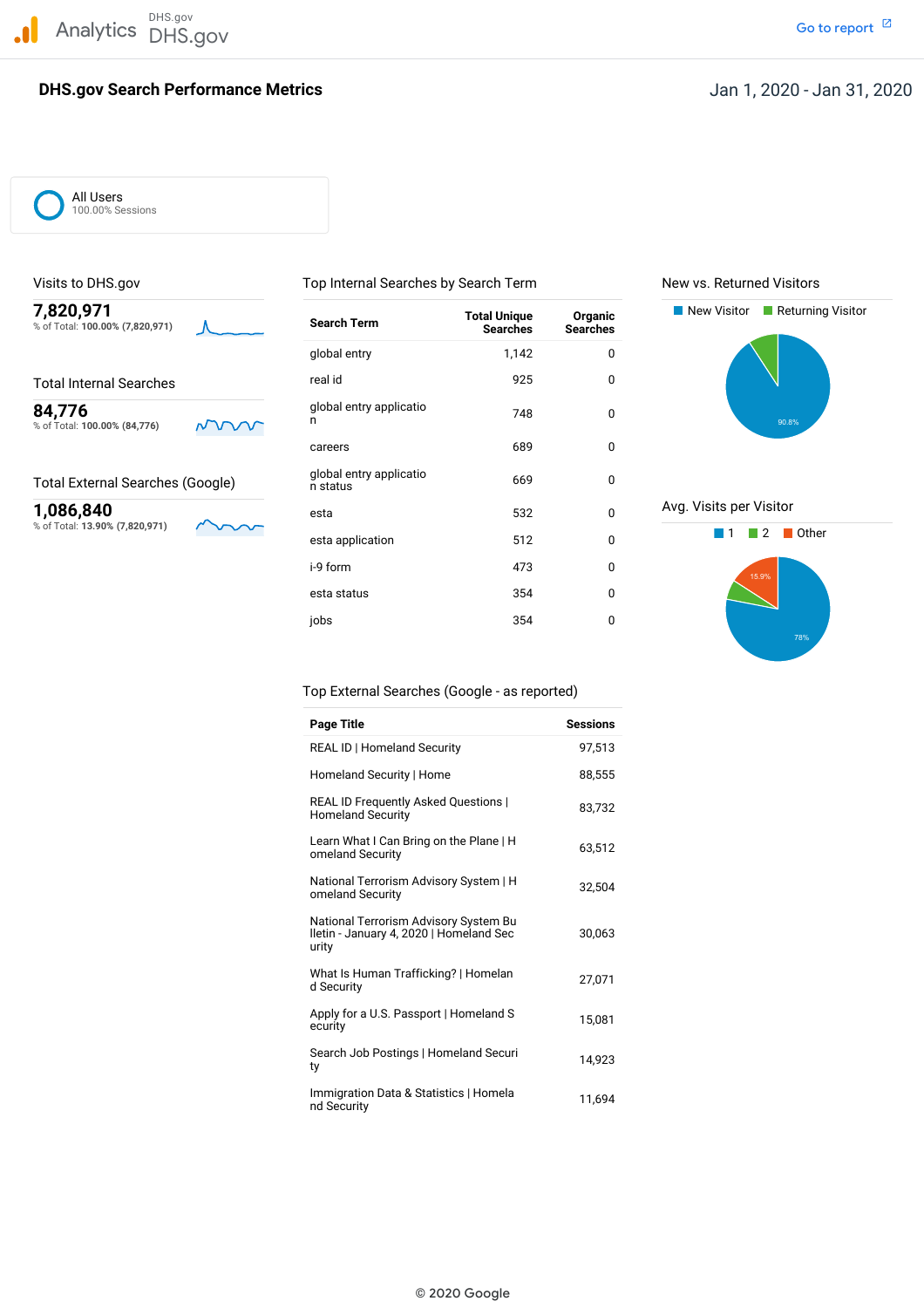# **DHS.gov Customer Satisfaction Survey**

Time Period: 01/01/2020‐ 01/31/2020

# **Overall Customer Satisfaction Score 69.07**

# **How would you rate your overall experience today? 65.75**

| a you rate your overall experience today.                                 |                  |               |        |
|---------------------------------------------------------------------------|------------------|---------------|--------|
| <b>Answer Choices</b>                                                     | <b>Responses</b> | <b>Points</b> | Score  |
| • Outstanding                                                             | 850              | 100           | 85000  |
| • Above Average                                                           | 805              | 75            | 60375  |
| • Average                                                                 | 860              | 50            | 43000  |
| • Below Average                                                           | 216              | 25            | 5400   |
| • Poor                                                                    | 216              | 0             | 0      |
| Total                                                                     | 2947             |               | 193775 |
| Were you able to complete the purpose of your visit?                      |                  |               | 60.26  |
| <b>Answer Choices</b>                                                     | <b>Responses</b> | <b>Points</b> | Score  |
| • Yes                                                                     | 1776             | 100           | 177600 |
| $\cdot$ No                                                                | 1171             | 0             | 0      |
| Total                                                                     | 2947             |               | 177600 |
| Would you still return to this website if you could get this              |                  |               | 85.78  |
| information or service from another source?                               |                  |               |        |
| <b>Answer Choices</b>                                                     | <b>Responses</b> | <b>Points</b> | Score  |
| • Yes                                                                     | 2528             | 100           | 252800 |
| • No                                                                      | 419              | 0             | 0      |
| <b>Total</b>                                                              | 2947             |               | 252800 |
| Will you recommend this website to a friend or colleague?                 |                  |               | 79.50  |
| <b>Answer Choices</b>                                                     | <b>Responses</b> | Points        | Score  |
| • Yes                                                                     | 2343             | 100           | 234300 |
| • No                                                                      | 604              | 0             | 0      |
| Total                                                                     | 2947             |               | 234300 |
| Please describe your experience finding your way around                   |                  |               | 61.44  |
| (navigating) DHS.gov today.                                               |                  |               |        |
| NOTE: Excludes "Other" responses                                          |                  |               |        |
| <b>Answer Choices</b>                                                     | <b>Responses</b> | <b>Points</b> | Score  |
| • Encountered no difficulties                                             | 1686             | 100           | 168600 |
| • Had technical difficulties (e.g. error messages, broken links)          | 103              | 0             | 0      |
| . Links did not take me where I expected                                  | 89               | 0             | 0      |
| . Links / labels are difficult to understand, they are not intuitive      | 258              | 0             | 0      |
| . Navigated to general area but couldn't find the specific content needed | 440              | 0             | 0      |
| • Too many links or navigational choices                                  | 70               | 0             | 0      |
| . Would often feel lost, not know where I was                             | 98               | U             | 0      |
| Total                                                                     | 2744             |               | 168600 |
| How was your experience using our site search?                            |                  |               | 53.08  |
| NOTE: Excludes "Did not use search" and "Other" responses                 |                  |               |        |
| <b>Answer Choices</b>                                                     | <b>Responses</b> | <b>Points</b> | Score  |
| · Encountered no difficulties                                             | 775              | 100           | 77500  |
| . I was not sure what words to use in my search                           | 109              | 0             | 0      |
| - Results were not helpful                                                | 278              | 0             | 0      |
| . Results were not relevant to my search terms or needs                   | 147              | 0             | 0      |

▪ Results were too similar / redundant 40 0 0 ▪ Returned not enough or no results 81 0 0 ▪ Returned too many results 30 0 0